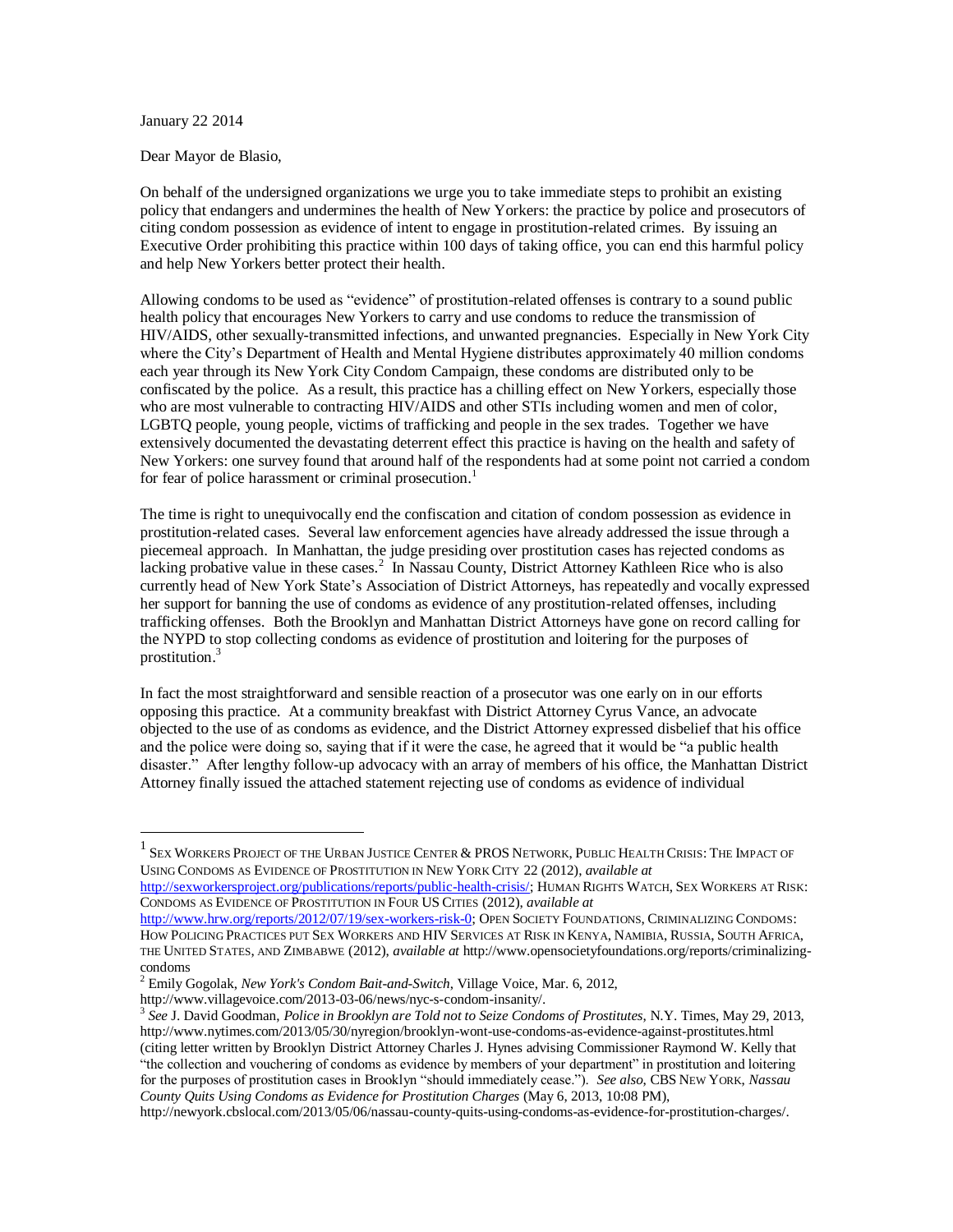prostitution charges. The Manhattan District Attorney thus joined the Brooklyn District Attorney and District Attorney Rice, leader of the New York State District Attorney Association).

Despite these announcements, a comprehensive and universal policy is needed to provide clarity across all jurisdictions, and to protect the ability of *all* New Yorkers to carry condoms. New York City is lagging behind other major cities in the United States that have put an end to this dangerous practice.<sup>4</sup> New York City and its residents need an official city-wide, well-publicized, street-level change prohibiting the NYPD from confiscating and collecting condoms as evidence and the District Attorney's Offices from citing possession or presence of condoms as evidence in criminal complaints, supporting depositions, plea negotiations, and at trial.

## **As you contemplate reforms to discriminatory law enforcement practices which undermine public safety in New York City, we urge you to immediately take action on this basic and critical public health issue by issuing an executive order prohibiting the NYPD from confiscating, collecting, or vouchering condoms as evidence in support of prostitution-related charges.**

Currently, legislation is pending in the New York State legislature that would prohibit condom possession from being used as evidence of prostitution-related offenses. However, we cannot wait for the State legislature to act, and it is unlikely that the bill will pass this year based on the current makeup of the State Senate. We reach out to you as Mayor of New York City, where the existing policy has an especially strong and detrimental impact, to make sure that residents of this city can protect their health without the fear of being penalized.

Thank you for your time and consideration on this matter. We look forward to working with you in your first 100 days in office to ensure that this Executive Order is issued.

## Thank you, UNDERSIGNED GROUPS

 $\overline{a}$ 

| Sex Worker's Project:<br>Sienna Baskin, Esq., Co-Director<br>p/646-602-5695      | Family Planning Advocates of New York                           |
|----------------------------------------------------------------------------------|-----------------------------------------------------------------|
|                                                                                  | <b>Brooklyn Community Pride Center</b>                          |
| Streetwise and Safe (SAS):<br>Andrea Ritchie, Co-Coordinator<br>$(212)$ 929.0562 | The PROS Network                                                |
|                                                                                  | Latino Commission on AIDS                                       |
| Red Umbrella Project:<br>Audacia Ray, Executive Director<br>$(917)$ 334-8618     | AIDS Community Research Initiative of America                   |
|                                                                                  | Center for HIV Law and Policy                                   |
| <b>HIV</b> Prevention Justice Alliance                                           | Make the Road New York:<br>Javier Valdes, Co-Executive Director |
| <b>VOCAL New York</b>                                                            | Gay Men's Health Crisis                                         |
| Planned Parenthood NYC                                                           | Persist Health Project                                          |
| New York Harm Reduction Educators                                                | AIDS Center of Queens County.                                   |

<sup>4</sup> *See* HUMAN RIGHTS WATCH, SEX WORKERS AT RISK:CONDOMS AS EVIDENCE OF PROSTITUTION IN FOUR US CITIES (2012), *available at* [http://www.hrw.org/reports/2012/07/19/sex-workers-risk-0.](http://www.hrw.org/reports/2012/07/19/sex-workers-risk-0) 

<sup>,</sup> *See also*, Chris Roberts, *Condoms No Longer Evidence Against Sex Workers in San Francisco*, NBC BAY AREA (May 1, 2013), http://www.nbcbayarea.com/news/local/Condoms-No-Longer-Evidence-Against-Sex-Workers-in-SF-205671121.html.